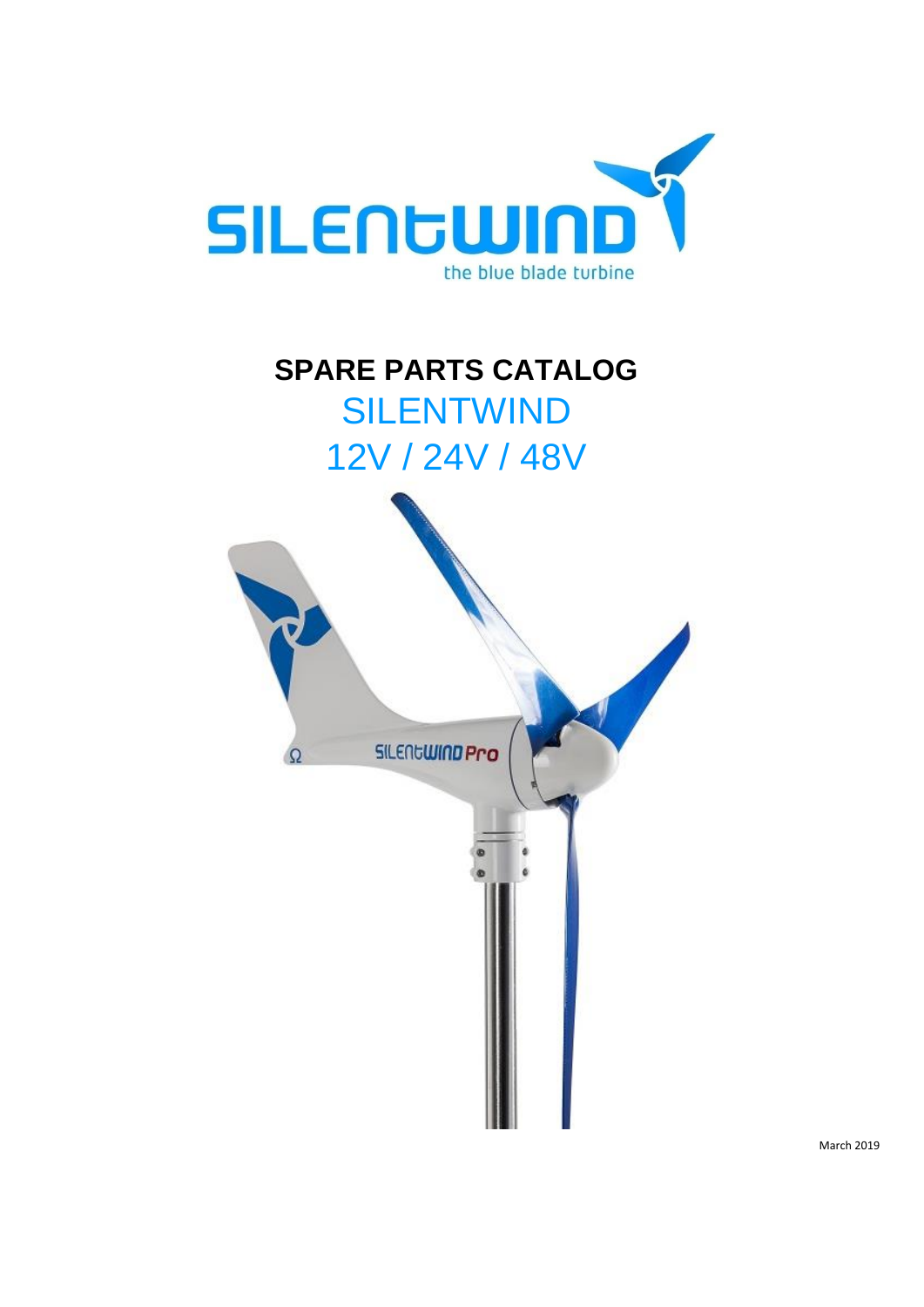#### <span id="page-1-0"></span>Index

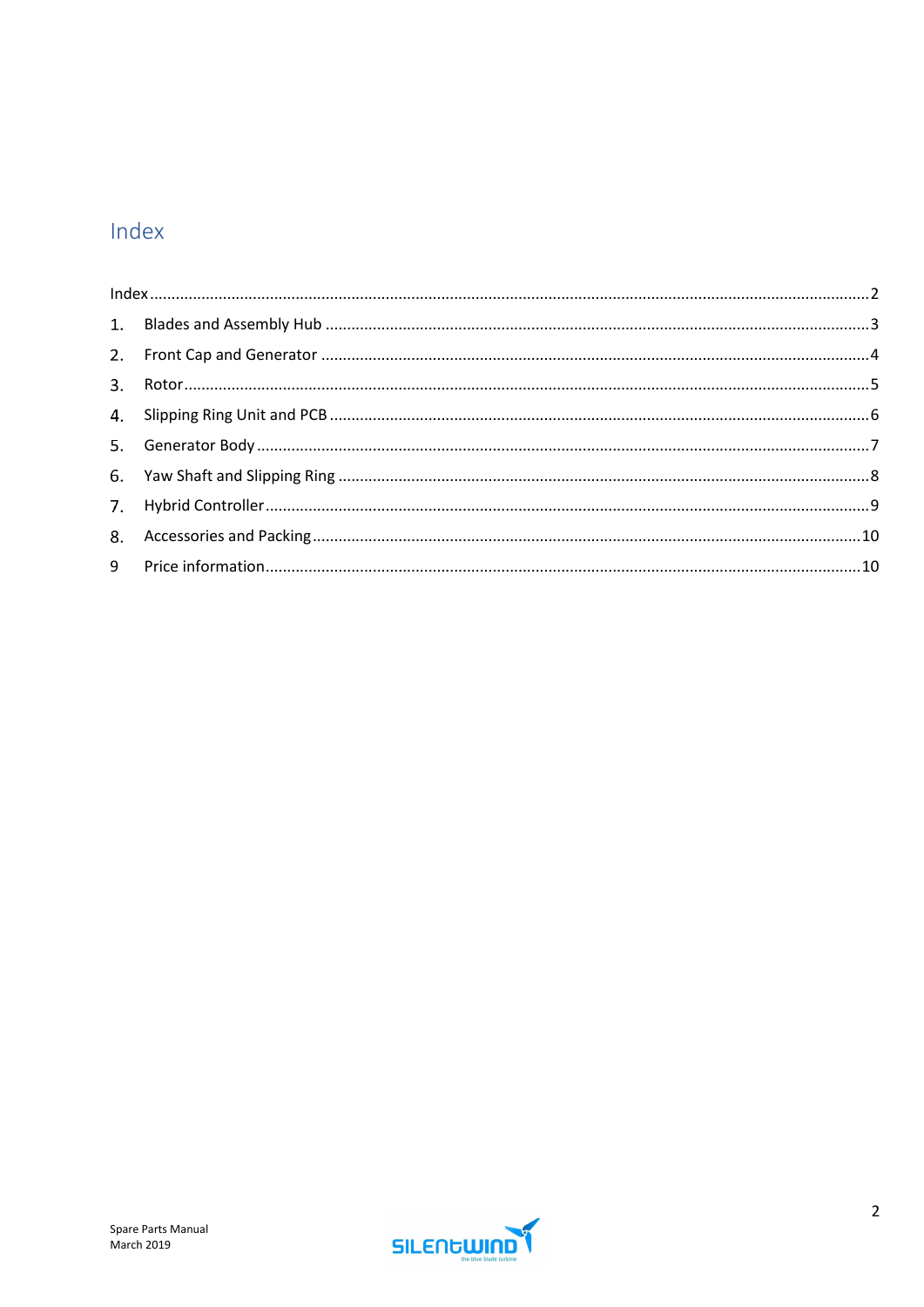## <span id="page-2-0"></span>1. Blades and Assembly Hub



| Order- nr.   | Pos.           | <b>Designation</b>                                                                             | Qty. | <b>Sales price</b><br>Eur / pcs<br>without VAT |
|--------------|----------------|------------------------------------------------------------------------------------------------|------|------------------------------------------------|
| SW101        | 1              | Nosecone                                                                                       | 1    | 21.80 €                                        |
| SW102        | 2              | Nut M16, stainless                                                                             | 1    | 8.90 €                                         |
|              | 3              | Screw M6 x 22, stainless                                                                       | 6    | only as kit<br>see at SW106<br>or SW107        |
| SW103        | 4              | Silent Power Blades spb                                                                        | 1    | 131.00 €                                       |
| SW104        |                | Kit rotor blades Silent Power Blades spb<br>consisting of: 3x pos.4                            | 1    | 268.00 €                                       |
| SW105        | 5              | Assembly hub, aluminum powder coated                                                           |      | 40.00 €                                        |
|              | 6              | Plastic washer, corrosion preventing                                                           | 6    | only as kit<br>see at SW106<br>or SW107        |
|              | $\overline{7}$ | Nut M6, self-locking, stainless                                                                | 6    | only as kit<br>see at SW106<br>or SW107        |
| SW106        |                | Screw - kit for rotor blade-fixation consisting<br>of: 6x pos. 3, 6x pos. 6, 6x pos. 7         | 1    | 28.00€                                         |
| <b>SW107</b> |                | Assembly hub inclusive screw-kit consisting<br>of: 1 x pos. 5, 6x pos. 3, 6x pos. 6, 6x pos. 7 |      | 68.00 €                                        |

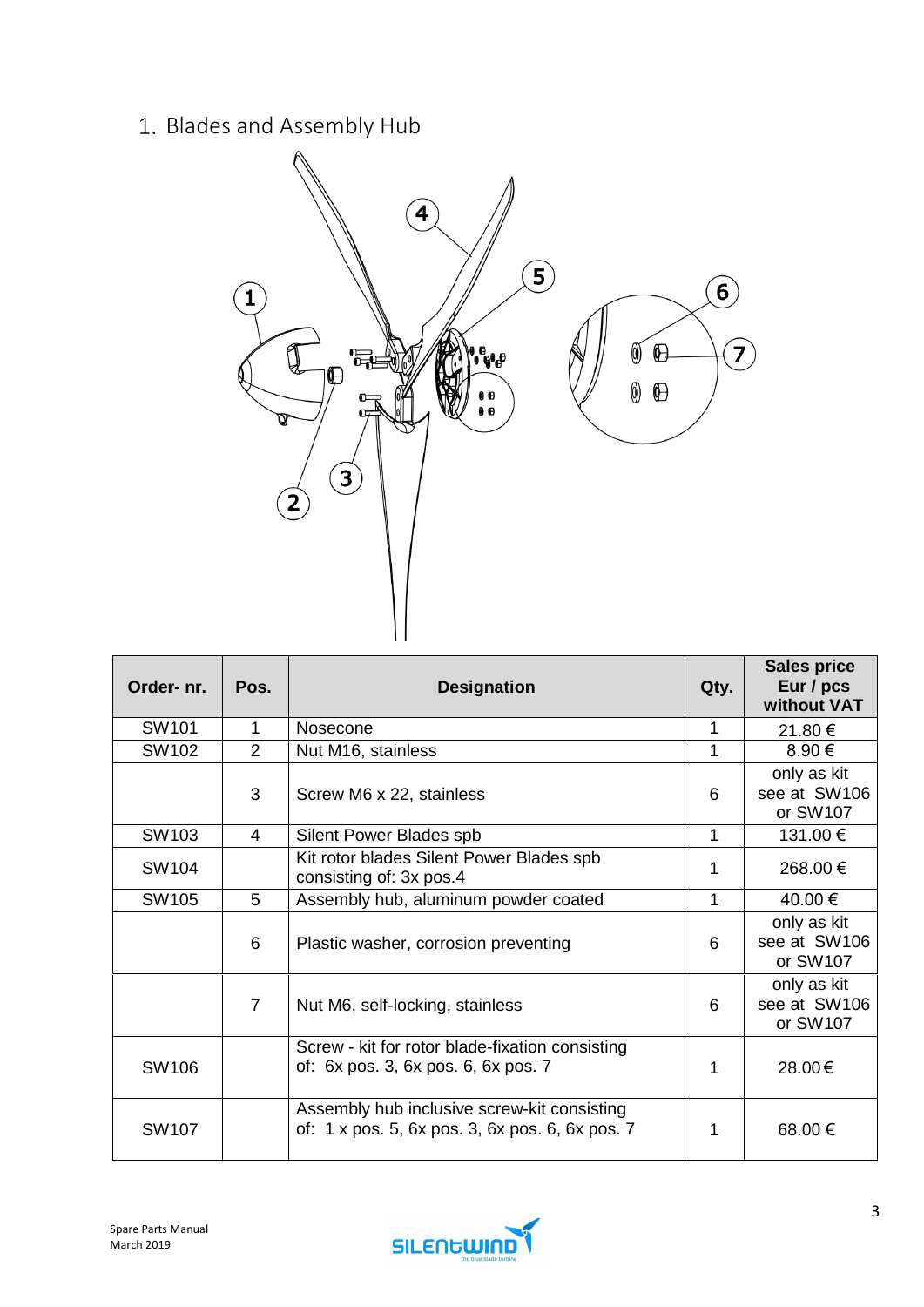## <span id="page-3-0"></span>2. Front Cap and Generator



| Order-<br>nr. | Pos.            | <b>Designation</b>                                                                    | Qty. | <b>Sales price</b><br>Eur / pcs<br>without VAT |
|---------------|-----------------|---------------------------------------------------------------------------------------|------|------------------------------------------------|
|               | 8               | Snap ring                                                                             | 1    | Only as kit<br>see at SW203                    |
|               | 9               | Outer front bearing, 6203 2RZ, water protected                                        | 1    | Only as kit<br>see at SW203                    |
|               | 10              | Distance gasket 4mm                                                                   |      | Only as kit<br>see at SW203                    |
| SW201         | 11              | Screw M5 x 50, stainless                                                              | 3    | 2.80€                                          |
|               | 12 <sub>2</sub> | Inner front bearing 6203 2RZ, water protected                                         | 1    | Only as kit<br>see at SW203                    |
|               | 13              | Front cover                                                                           |      | Only as kit<br>see at SW204                    |
| <b>SW202</b>  | 14              | $O$ -ring                                                                             | 1    | 9.00€                                          |
|               | 15              | Generator stator                                                                      | 1    | Only as kit<br>see at SW204                    |
| SW203         |                 | Rotor-bearing - kit<br>consisting of: 1x pos. 8, 1x pos. 9, 1x<br>pos. 10, 1x pos. 12 | 1    | 46.00€                                         |
| <b>SW204</b>  |                 | Generator complete: consisting of:<br>1x pos. 13, 1x pos. 14, 1x pos. 15, 1x<br>SW203 | 1    | 472.0                                          |

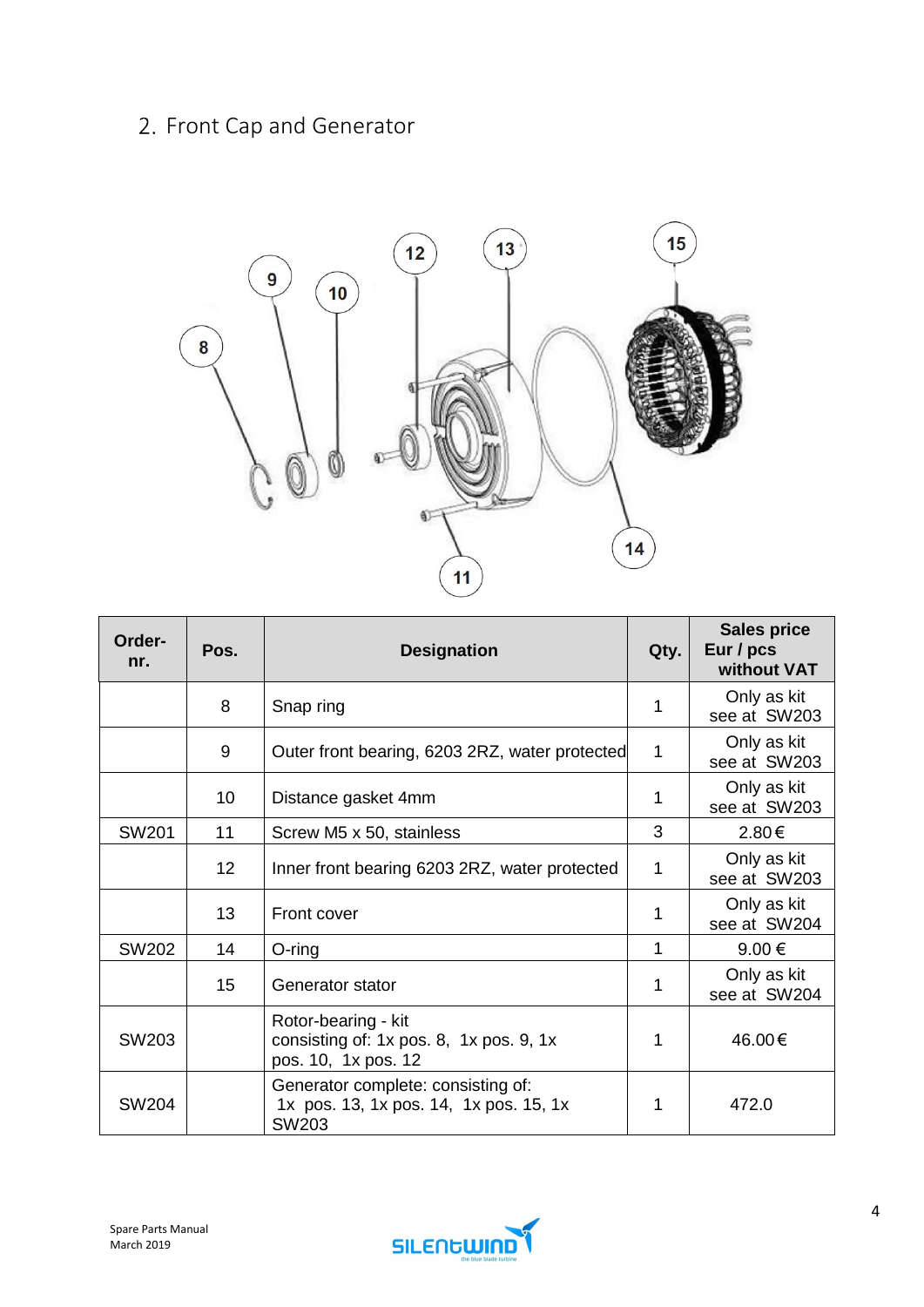#### <span id="page-4-0"></span>3. Rotor



| Order- nr. | Pos. | <b>Designation</b>                                                      | Qty. | <b>Sales price</b><br>Eur / pcs<br>without VAT |
|------------|------|-------------------------------------------------------------------------|------|------------------------------------------------|
|            | 16   | Washer 7mm                                                              |      | only as kit<br>see at SW301                    |
|            | 17   | Generator rotor                                                         | 1    | only as kit<br>see at SW301                    |
|            | 18   | NdFedB - Magnet                                                         | 12   | only as kit<br>see at SW301                    |
| SW301      |      | Rotor complete<br>consisting of: 1x pos. 16, 1x pos. 17,<br>12x pos. 18 | 1    | 300.00 €                                       |

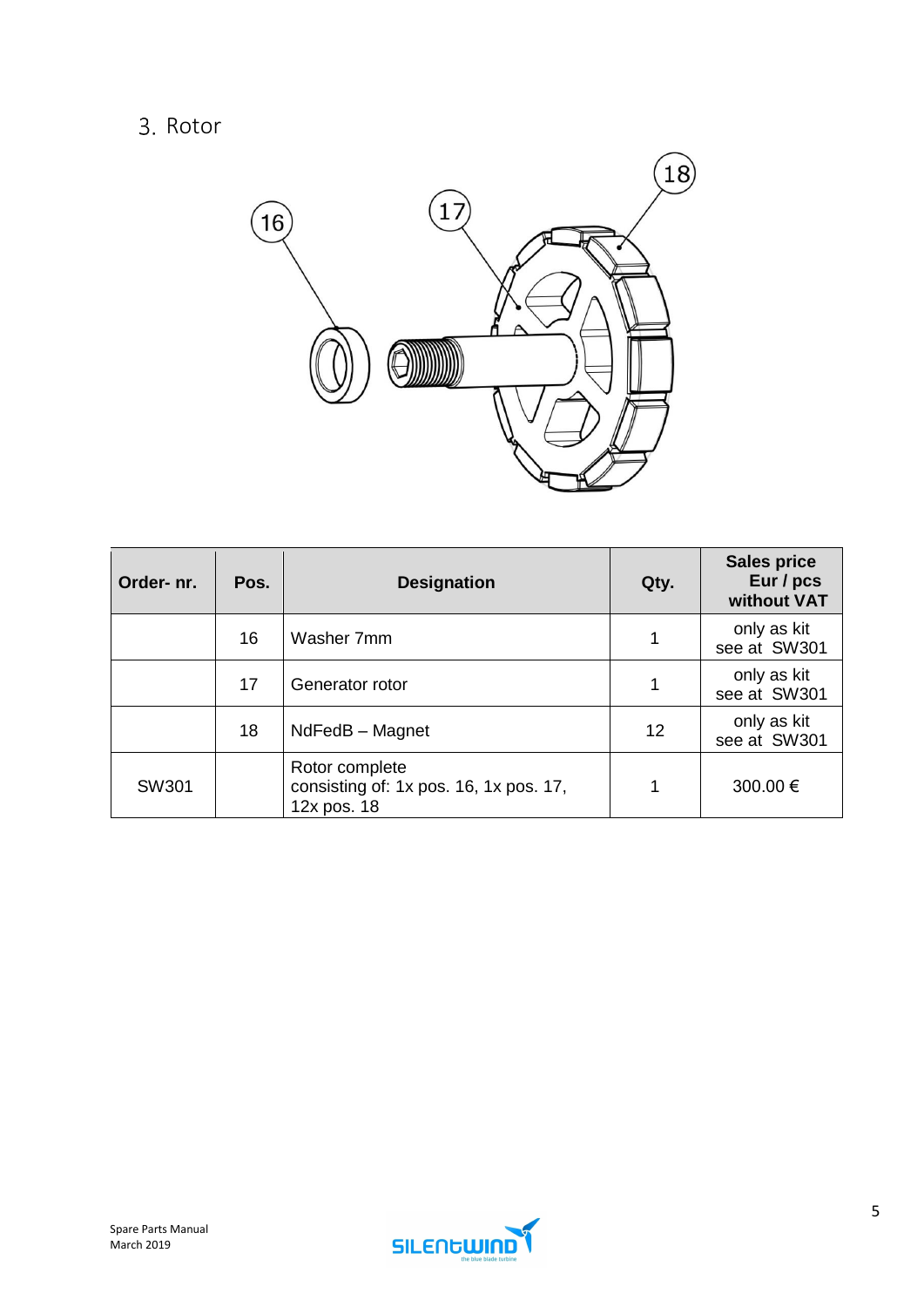<span id="page-5-0"></span>4. Slipping Ring Unit and PCB



| Order- nr. | Pos. | <b>Designation</b>   | Qty. | <b>Sales price</b><br>Eur / pcs<br>without VAT |
|------------|------|----------------------|------|------------------------------------------------|
|            | 19   | Brushes - set 3 pcs. |      | 30.00€                                         |
|            | 20   | Slipping ring unit   |      | only as kit<br>see at SW601                    |
| SW402      | 21   | <b>PCB</b>           |      | 21.00 €                                        |

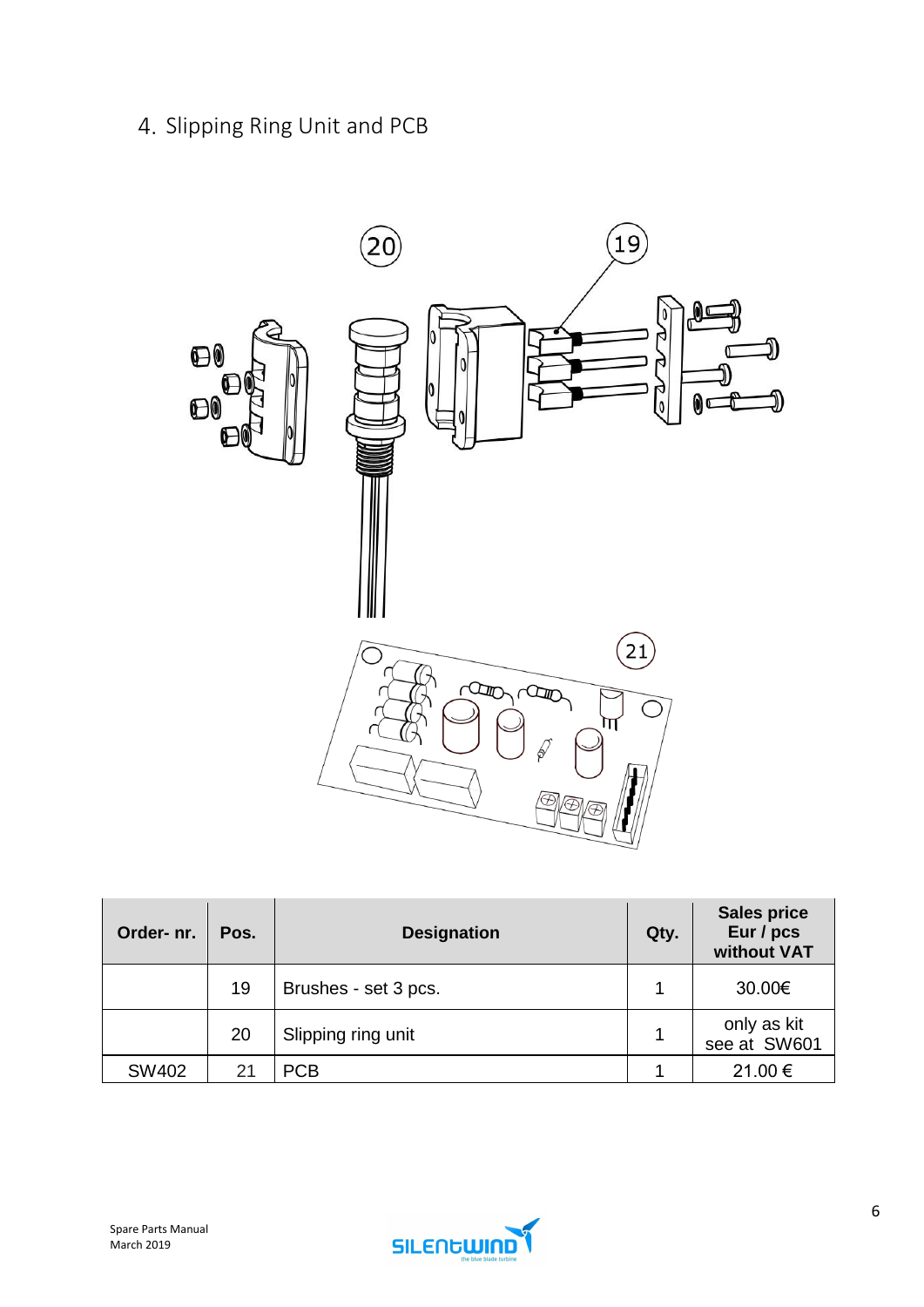## <span id="page-6-0"></span>5. Generator Body



| Order- nr.   | Pos. | <b>Designation</b>                                          | Qty. | <b>Sales price</b><br>Eur / pcs<br>without VAT |
|--------------|------|-------------------------------------------------------------|------|------------------------------------------------|
| <b>SW501</b> | 23   | Generator body, powder coated, with<br><b>SW502</b>         | 1    | 407.00 €                                       |
|              | 24   | Body bearing 6007 2RZ C2                                    | 2    | only as kit<br>see at SW502                    |
|              | 25   | Snap ring                                                   |      | only as kit see<br>at SW502                    |
| <b>SW502</b> |      | Body bearing - kit<br>consisting of: 2x pos. 24, 1x pos. 25 |      | 52.00 €                                        |

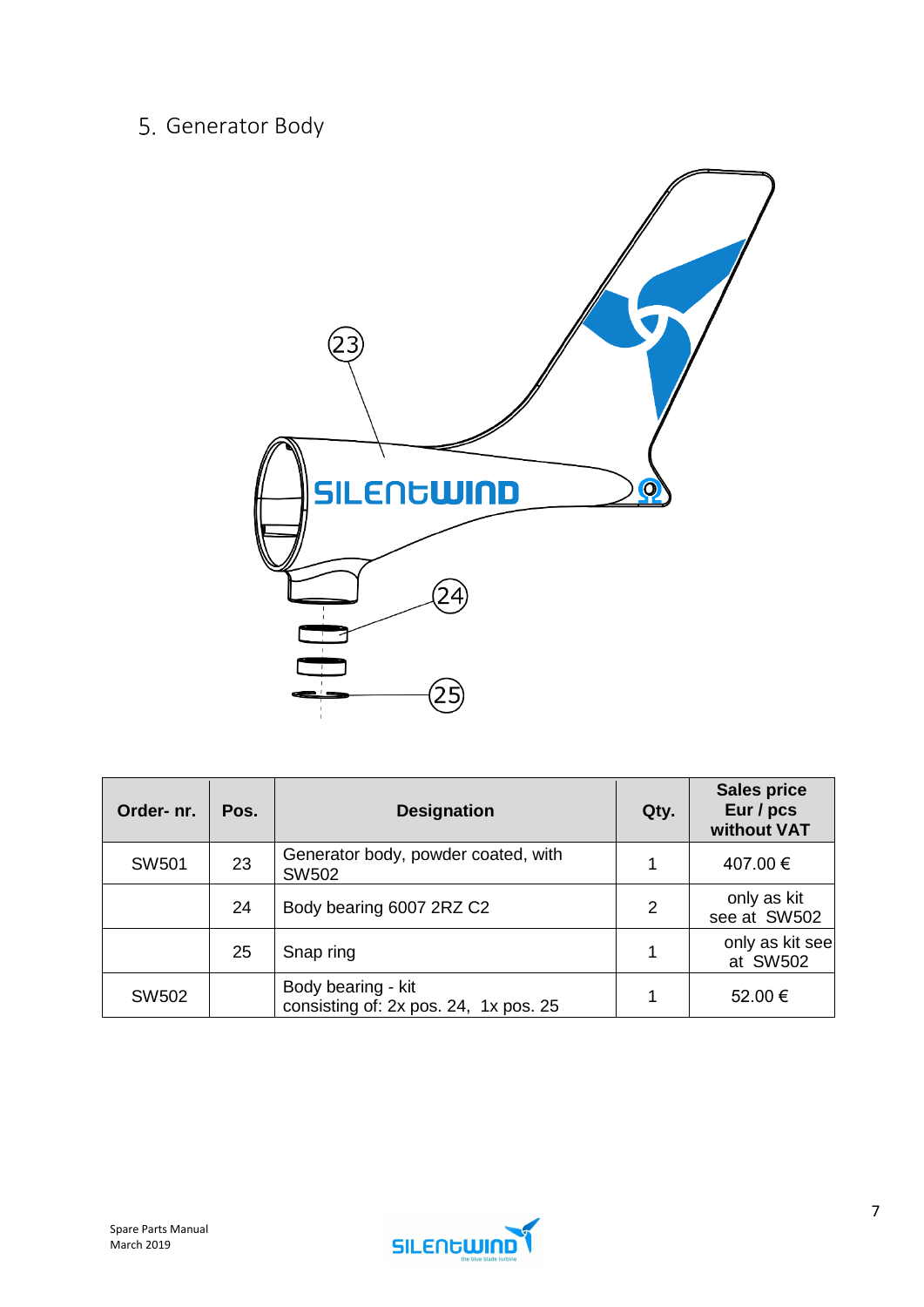## <span id="page-7-0"></span>Yaw Shaft and Slipping Ring



| Order- nr.   | Pos. | <b>Designation</b>                                                                                          | Qty. | <b>Sales price</b><br>Eur / pcs<br>without VAT |
|--------------|------|-------------------------------------------------------------------------------------------------------------|------|------------------------------------------------|
|              | 26   | Slipping ring unit complete                                                                                 |      | only as kit<br>see at SW601                    |
| <b>SW601</b> |      | Slipping ring unit - with cable, consisting<br>of: 1x pos. 26, 1x pos. 32                                   | 1    | 100.00 €                                       |
|              | 27   | Yaw shaft snap-ring                                                                                         |      | only as kit<br>see at SW602                    |
|              | 28   | Yaw clamp, aluminum, powder coated                                                                          |      | only as kit<br>see at SW602                    |
|              | 29   | Yaw body, aluminum, powder coated                                                                           |      | only as kit<br>see at SW602                    |
|              | 30   | Screw M6 x 35, stainless                                                                                    | 4    | only as kit<br>see at SW602                    |
|              | 31   | Nut M6, self-locking, stainless                                                                             | 4    | only as kit<br>see at SW602                    |
|              | 32   | Cable UL1015 12AWG                                                                                          |      | only as kit<br>see at SW602                    |
|              | 33   | Damping rubber pad                                                                                          |      | 14.50€                                         |
| SW602        |      | Yaw shaft – kit, consisting of:<br>1x pos. 27, 1x pos. 28, 1x pos. 29,<br>4x pos.30, 4x pos. 31, 1x pos. 33 | 1    | 156.00 €                                       |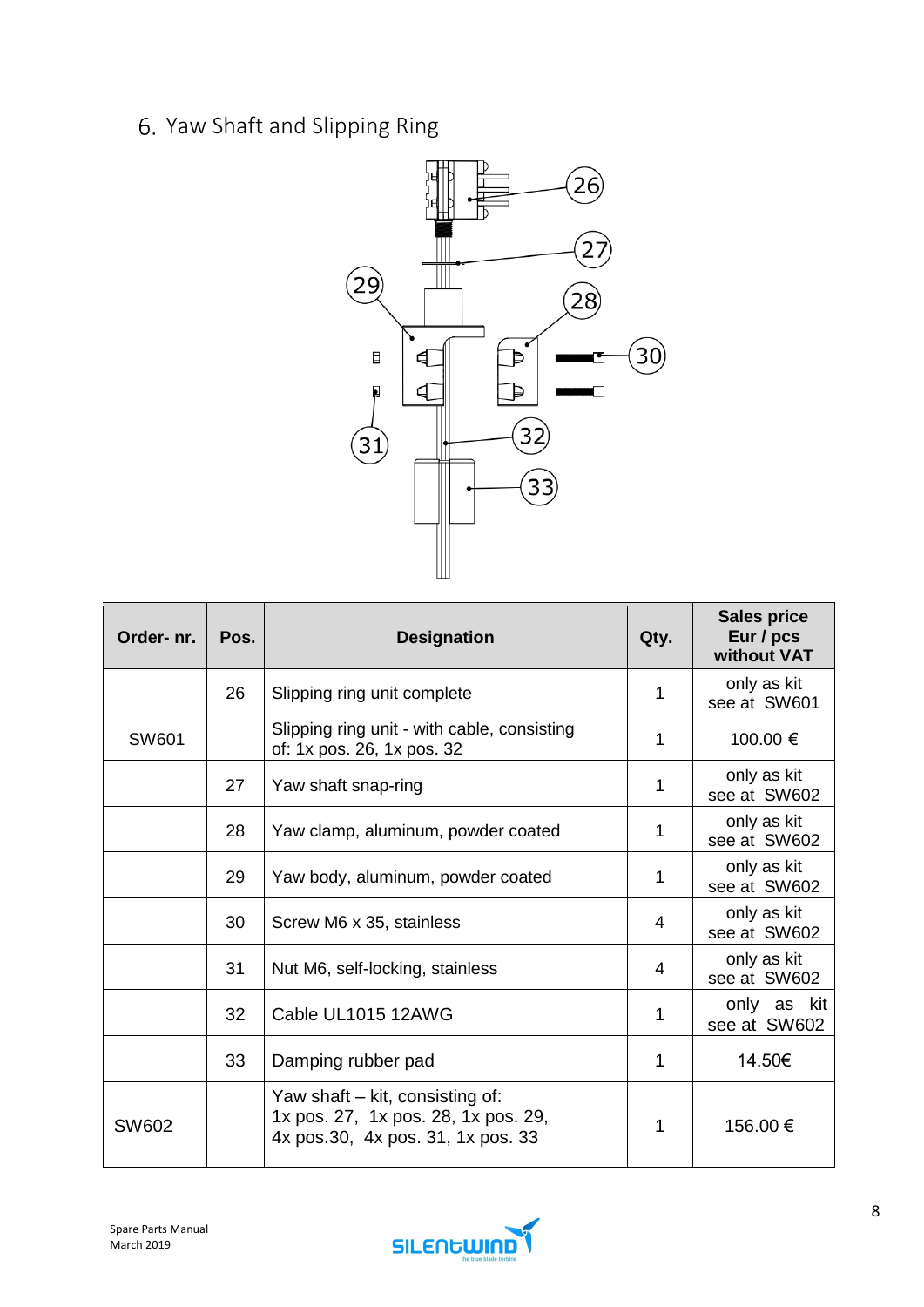## <span id="page-8-0"></span>7. Hybrid Controller



| Order- nr.    | Pos. | <b>Designation</b>                         | Qty. | <b>Sales price</b><br>Eur / pcs<br>without VAT |
|---------------|------|--------------------------------------------|------|------------------------------------------------|
| <b>SW 701</b> | 34   | Hybrid-controller HYBRID BOOST - 12V / 24V |      | 415.00 €                                       |
| <b>SW 701</b> | 34   | Hybrid-controller HYBRID BOOST - 48V       |      | 460.00 €                                       |

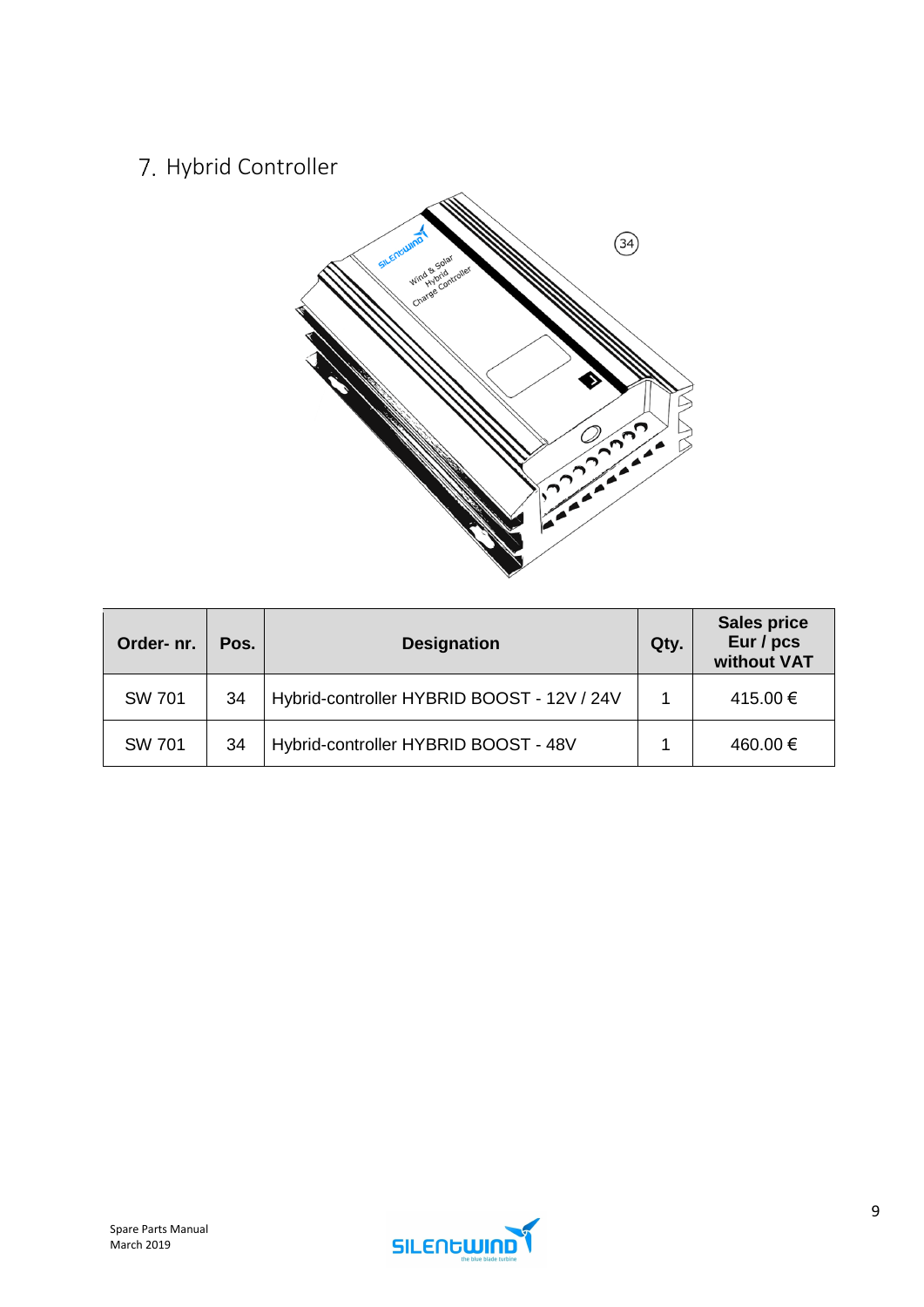#### <span id="page-9-0"></span>8. Accessories and Packing



| Order- nr.   | Pos. | <b>Designation</b>            | Qty. | <b>Sales price</b><br>Eur / pcs<br>without VAT |
|--------------|------|-------------------------------|------|------------------------------------------------|
| SW901        | 36   | Hex key 4mm                   |      | $2.60 \in$                                     |
| <b>SW902</b> | 37   | Hex key 5mm                   |      | 2.80€                                          |
| SW903        | 38   | Hex key 8mm                   |      | $3.20 \in$                                     |
| <b>SW906</b> | 39   | USB Pen - w/ Manuals & Videos |      | 10.00 €                                        |
| <b>SW909</b> | 40   | Packing foam                  |      | 30.00 €                                        |
| SW910        | 41   | Carton box                    |      | 19.90 €                                        |

#### <span id="page-9-1"></span>9 Price information



Prices are subject to change without notice.